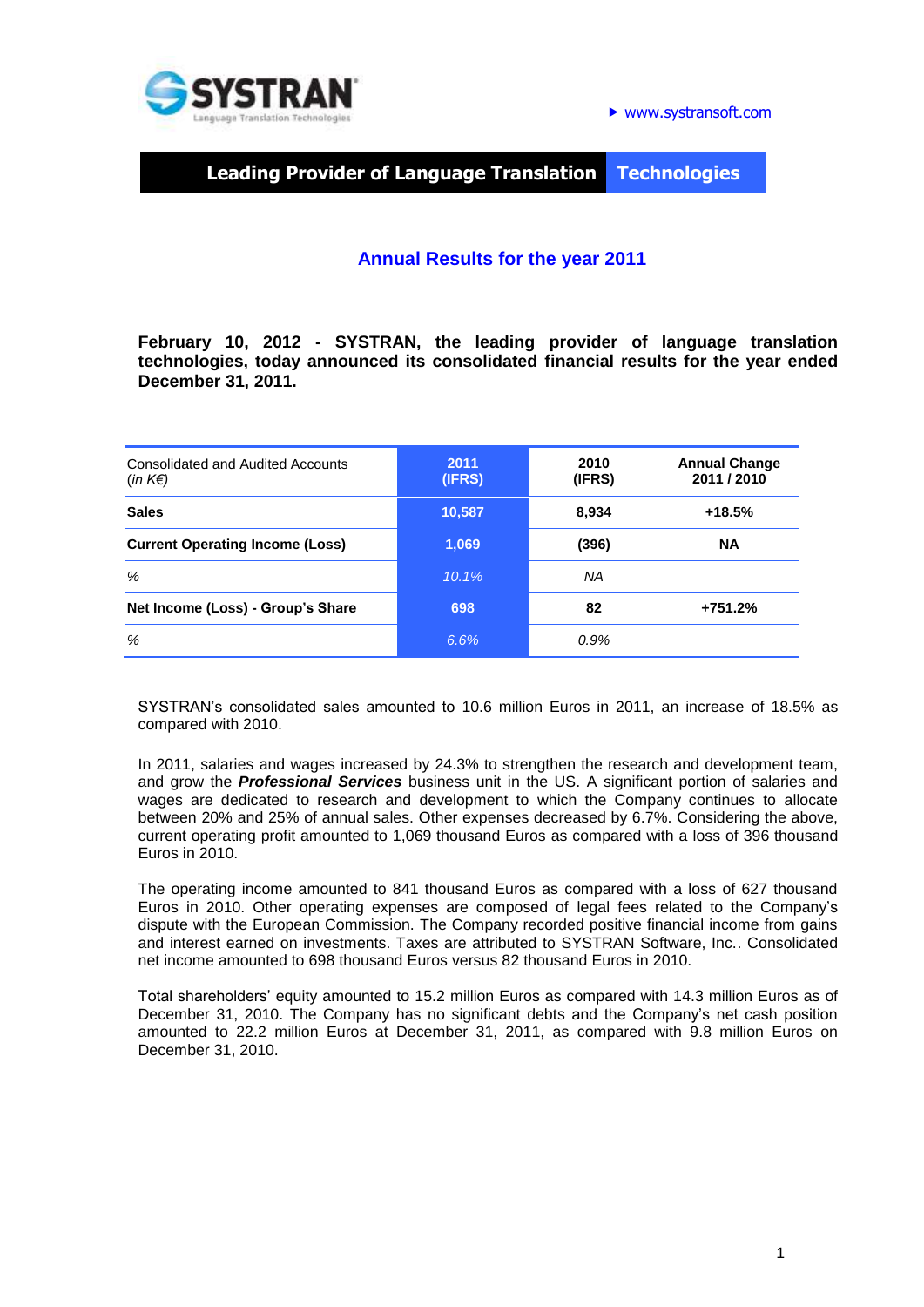# **Year 2011 Activities**

| <b>Consolidated Accounts</b><br>(in $K \in \mathcal{E}$ ) | 2011   | $ln \%$<br>of total | 2010  | In $%$<br>of total | <b>Annual Change</b><br>2011/2010 |
|-----------------------------------------------------------|--------|---------------------|-------|--------------------|-----------------------------------|
| Software Publishing                                       | 6,138  | 63.0%               | 5,629 | 63.0%              | $+9.0\%$                          |
| <b>Professional Services</b>                              | 4.449  | 37.0%               | 3.305 | 37.0%              | $+34.6%$                          |
| <b>Consolidated Sales</b>                                 | 10,587 | 100.0%              | 8,934 | 100.0%             | $+18.5%$                          |

SYSTRAN's consolidated sales amounted to 10.6 million Euros in 2011, an increase of 18.5% as compared with 2010 divided between 6.1 million Euros for *Software Publishing* and 4.4 million Euros for *Professional Services*.

During the year, license sales totaled 6.1 million Euros and represent 58% of total sales. This is an increase of 9% as compared with 2010, attributable to the growth of *Desktop* and *Server Products*. In 2011 SYSTRAN distributed version 7 products across all channel sales.

*Professional Services* sales totaled 4.4 million Euros and represent 42% of total sales. This is an increase of 34.6% as compared with 2010, largely due to new orders received from the US Government.

## **Outlook**

In 2012 SYSTRAN plans to reinforce the sales team to develop revenue in all business segments. SYSTRAN will also launch new cloud services to complement its line of products and services for corporate customers.

As of December 31, 2011 unearned revenue from license sales amounted to 0.9 million Euros as compared with 0.7 million Euros at December 31, 2010.

As of December 31, 2011 total work orders for *Professional Services* amounted to 2.0 million Euros as compared with 2.1 million Euros at December 31, 2010. SYSTRAN also expects a decrease of *Professional Services* from the US Government this year which were exceptionally high in 2011.

#### **Dispute with the European Commission**

The Commission has partially complied with the General Court's decision by paying SYSTRAN the amounts of 5,685,240 Euros on February 9, 2011 and 6,315,760 Euros on March 14, 2011.

However, despite the Company's repeated requests, the Commission has not paid the costs.

On March 4, 2011, the European Commission brought an appeal before the Court of Justice against the judgment of the General Court which was delivered on December 16, 2010. On May 13, 2011, SYSTRAN filed its response. The European Commission produced its reply on September 9, 2011. SYSTRAN submitted a rejoinder on October 28, 2011. On November 8, 2011, the Court informed the parties that the written procedure was closed. The Court may decide to dispense with the oral procedure in the event any of the parties do not submit an application setting out their reasons for which he wishes to be heard. SYSTRAN did not and is looking forward to receiving news from the Court.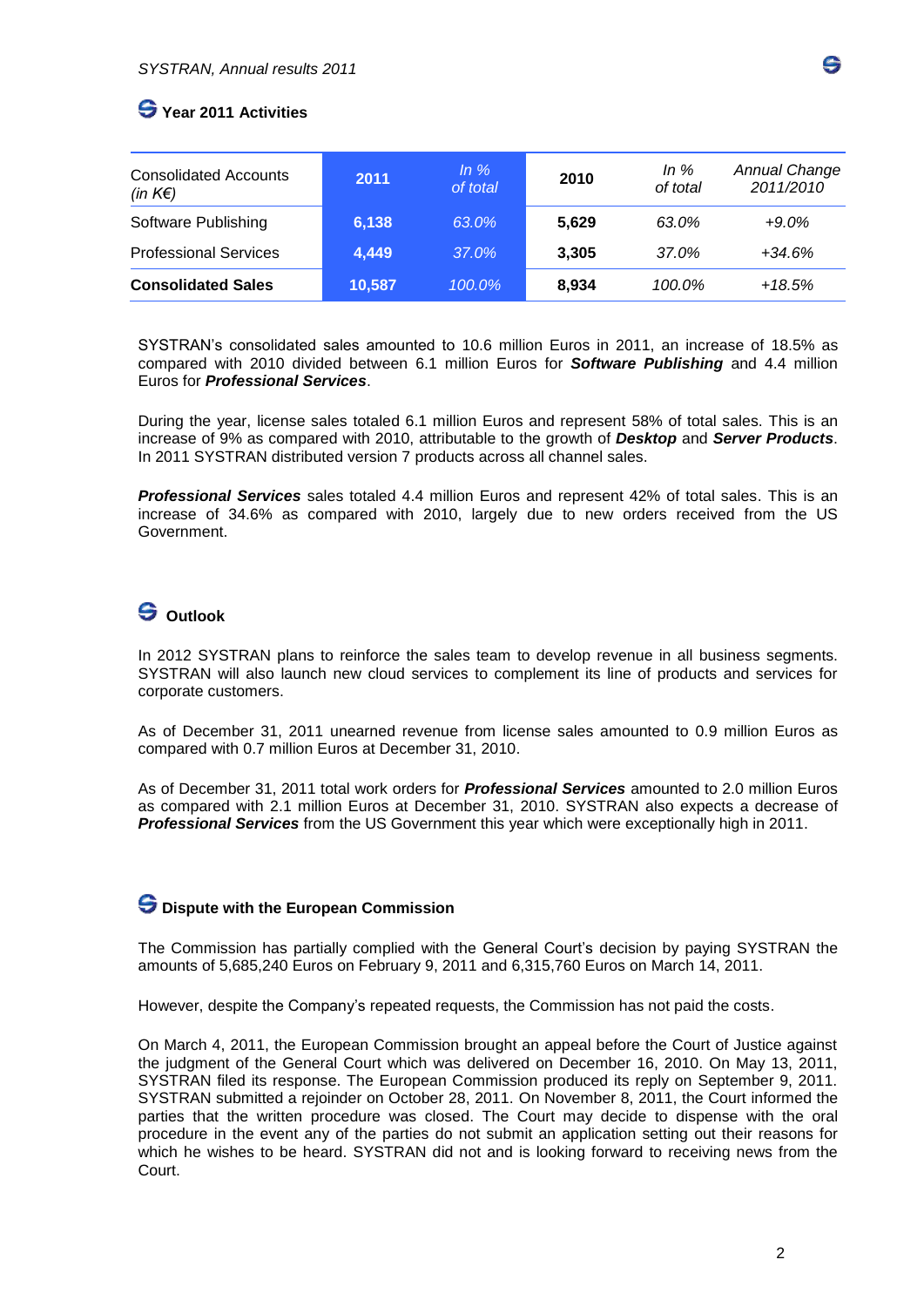

SYSTRAN is the market leading provider of language translation software products and solutions for the desktop, enterprise and Internet.

Use of SYSTRAN products and solutions enhance multilingual communication and increase user productivity. SYSTRAN delivers real-time language solutions for search, content management, online customer support, intra or inter company collaboration, and eCommerce.

With the ability to facilitate communication in 52 language combinations and in 20 vertical domains, SYSTRAN's software is the choice of leading global corporations, portals and public agencies.

SYSTRAN has been pioneering advances in machine translation for over four decades. Its latest achievement, SYSTRAN Hybrid MT, combines the predictability and language consistency of rulebased machine translation with the fluency of statistical MT.

SYSTRAN is headquartered in Paris, France with a North American office located in San Diego, California, USA.

SYSTRAN (Code ISIN FR0004109197, Bloomberg: SYST NM, Reuters: SYTN.LN) is listed on EuroNext Paris, Compartiment C.

For more information, visit [www.systransoft.com](http://www.systransoft.com/)

#### *Contact*

Dimitris SABATAKAKIS, Chairman & CEO Telephone: +33 (0)1 44 82 49 00 Fax: +33 (0)1 44 82 49 01 Email : sabatakakis@systran.fr

Revenue for the first quarter 2012 ending on March 31, 2012 will be announced on May 4, 2012.

This Press Release is available for download at: http://www.systransoft.com/systran/investors/press-releases

G